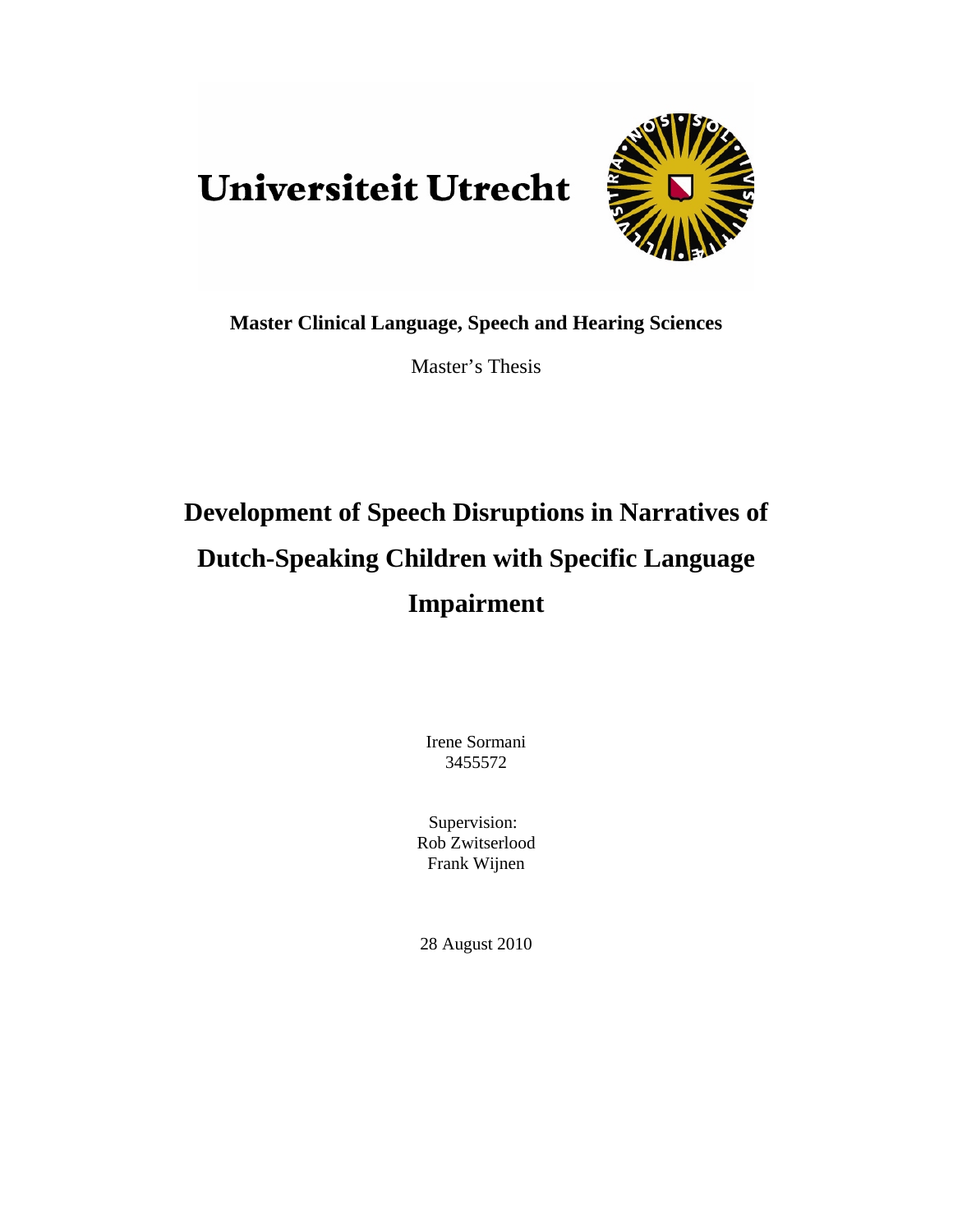## **Abstract**

**Purpose:** This study examines the development of speech disruptions in Dutch speaking children with specific language impairment. The prediction was that frequency of speech disruptions and duration of silent pauses will decrease over time. Decrease of disfluency is indicative of gradual mastery of sentence formulation procedures. The children with SLI have been exposed to language for a longer period of time and acquired more experience with grammatical forms with age. If children with SLI, despite the disorder, improve their ability to formulate sentences, it is expected that the disfluency rate will decrease.

**Method:** Nineteen children with SLI were followed longitudinally at ages 8, 9 and 10. Silent pauses, filled pauses, interjections, whole-word repetitions, part-word repetitions, revisions and (complex) stalls in the narratives of these children were analysed.

**Results:** No significant differences between ages were found in total rate of silent pauses and vocal hesitations. However, some other significant changes were found: the rate of longer silent pauses (1000-2000 ms and >2000 ms) decreased and the rate of the shortest silent pauses (250-500 ms) increased between the ages 8 and 9. Furthermore, the results showed an increase in MLU-5 and complex sentences.

**Conclusions:** These findings suggest that children with SLI become somewhat more fluent over time with respect to longer silent pauses. An explanation could be the progress in language ability of the children. Another explanation could be that there is a trade-off between longer silent pauses and vocal hesitations. Further research is necessary to investigate the development of the total amount of silent pauses, (complex) stalls, filled pauses, revisions and repetitions and interjections.

**KEY WORDS: specific language impairment (SLI), speech disruptions, narratives, longitudinal**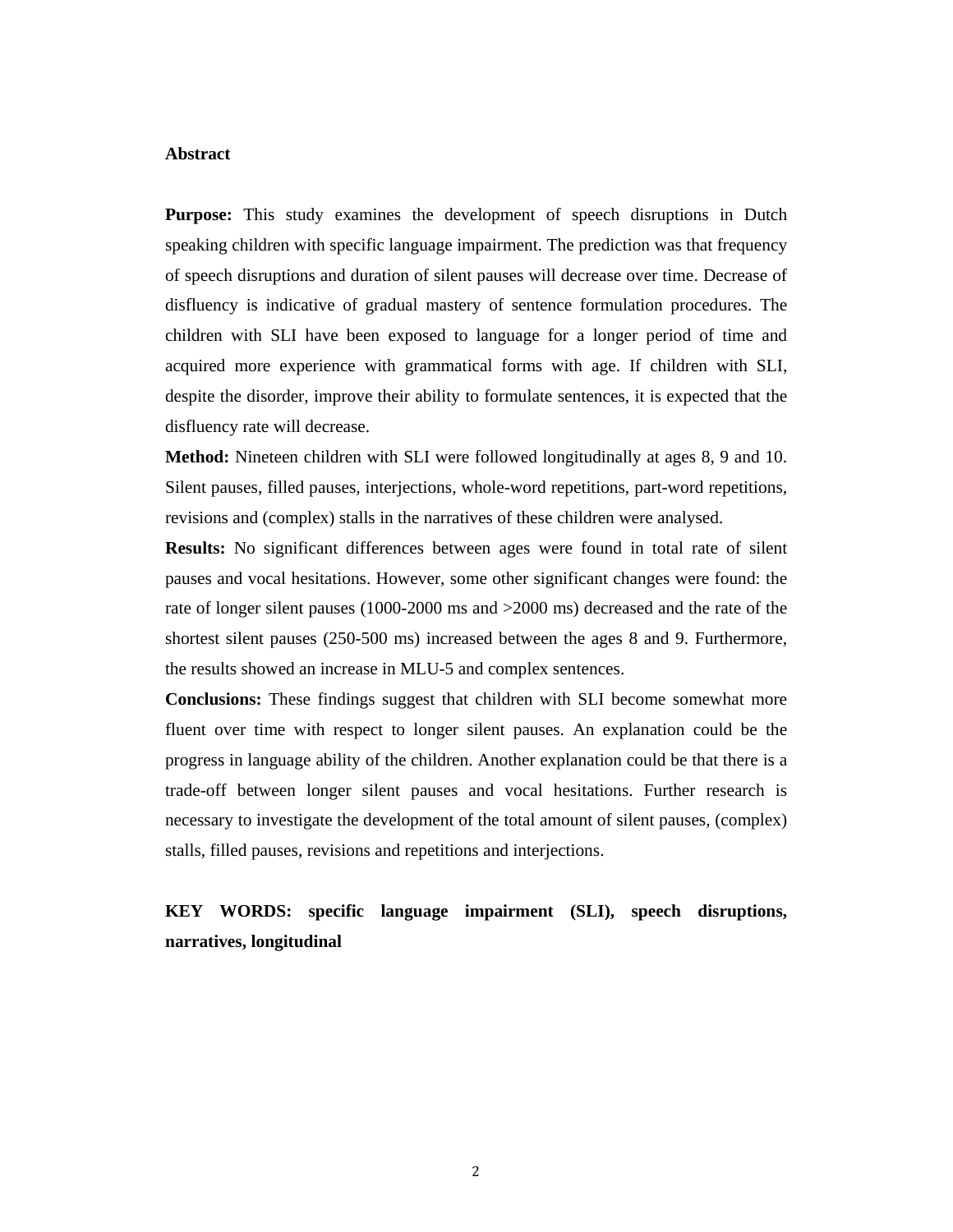# **Introduction**

In recent years, researchers have become increasingly interested in children's speech disruptions as a source of information on the development of language production processes. Speech disruptions interrupt the steady flow of language production. It is interesting to study the fluency of speech and language production, because speech disruptions could reflect underlying linguistic processes. Speech disruptions can help us understand what makes a sentence difficult for a speaker. Disruptions can occur when the speaker encounters difficulty in retrieving a particular word or building up the syntactic structure of a sentence. In addition, changes in fluency behaviour may indicate changes in language growth or attempts to use new strategies or structures during language acquisition (Goldman-Eisler, 1968; Guo, Tomblin and Samelson, 2008).

Speech disruptions often occur in spontaneous speech of children and adults and are a normal phenomenon of language development (Schaerlaekens, 2000). There are different types of speech disruptions; silent pauses, filled pauses, interjections, repetitions and revisions. Silent pauses are moments in spoken discourse in which no speech is audible and no signs of silently articulating are present. Filled pauses are nonlexical filler vocalizations (e.g., *eh*). Interjections are words or phrases which do not contribute meaning to a sentence (e.g., *nou* 'well'*, hoe heet het ook alweer '*what's the name again'*)*. Repetitions are repeated linguistic units which do not signal emphatic meaning. Repetitions can occur with whole words (whole word repetitions) and with parts of words (part word repetition). Rispoli (2003) divided speech disruptions into stalls and revisions. Stalls are sentence disruptions that add no new phonological, lexical or grammatical material to the original utterance. By contrast, revisions are changes that children make in phonology, lexical choice and morphosyntax (Rispoli, 2003).

Different studies show a relationship between language complexity and speech disruptions. Longer and more complex sentences are expected to increase the processing difficulties in sentence production. The effect of complexity has been examined in several studies. Tetnowski (1998) argues that syntactic complexity contributes to a greater incidence of speech disruptions. Rispoli and Hadley's (2001)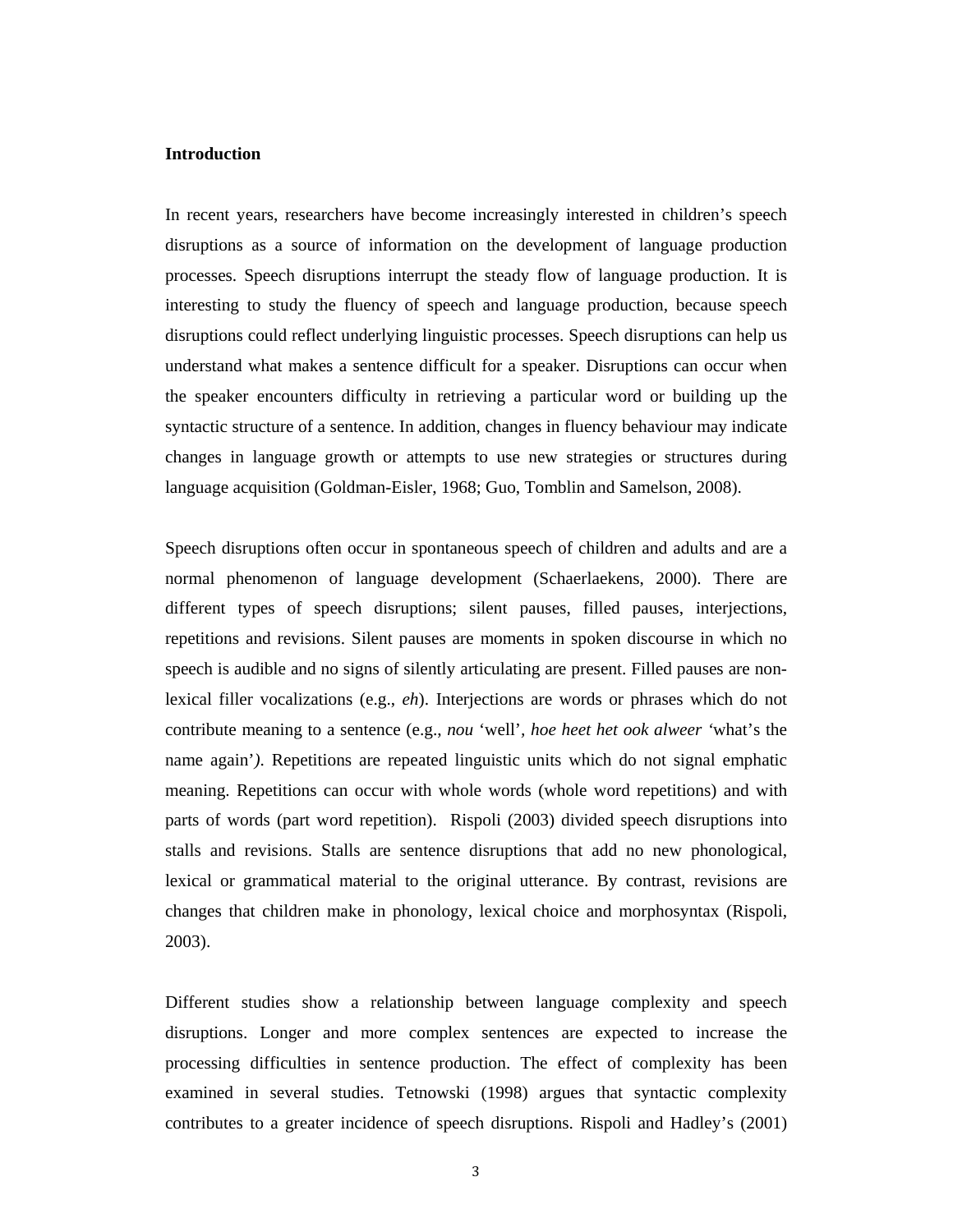results support this: disfluent sentences were longer and more complex than fluent ones. Furthermore, studies by Wijnen (1990) and Kowal et al (1975) found that children become more fluent as their language abilities enhance.

Researchers suggest different types of speech disruptions reflect different aspects of language formulation. Silent pauses, filled pauses, interjections or repetitions may occur with processing difficulties during sentence production. The use of these speech disruptions gives the speaker more time to deal with the difficulties. Specifically, silent pauses occur when speakers have difficulties in forming concepts, activating syntactic frames or retrieving syntactic and semantic information (Levelt, 1989; Postma & Kolk, 1993). Insertion of filled pauses and interjections allows speakers to keep the floor while processing and formulating the sentence (Clark, 2002). According to Rispoli (2003) filled pauses and interjections may buy more time for the speaker to deal with processing difficulties. Furthermore, a speaker repeats words or phonemes to gain more time for sentence planning (Clark, 2002; Maclay & Osgood, 1959; Guo, Tomblin and Samelson, 2008). Revisions are distinct from the other types of speech disruptions. Guo, Tomblin and Samelson (2008) stated that "*Revisions take place when speakers detect and attempt to repair planning errors".* 

Researchers also examined the distribution of speech disruptions across syntactically important positions, specifically phrase, clause and sentence boundaries. Hawkins (1971) studied the syntactic location of speech disruptions in conversations and narratives by typically developing children (age 6;6 to 7;0). Children produced most of the disruptions at constituent boundaries, especially at clause boundaries. Wijnen (1990) reported that children produced disruptions at phrase and sentence boundaries as grammar developed. According to Wijnen (1990) these boundaries attracted more disruptions because this is where sentence planning occurs. Furthermore, the results of Guo, Tomblin and Samelson (2008) showed that children with specific language impairment (SLI) produced more speech disruptions than age matched controls at phrase boundaries, but not at sentence and clause boundaries or non-boundary positions.

The current study investigates the development of speech disruptions in narratives of Dutch speaking children with Specific Language Impairment (SLI). Although children with SLI show a significant limitation in language ability, neurological damage, hearing deficits or mental retardation are not evident. SLI affects about 7% of the children; its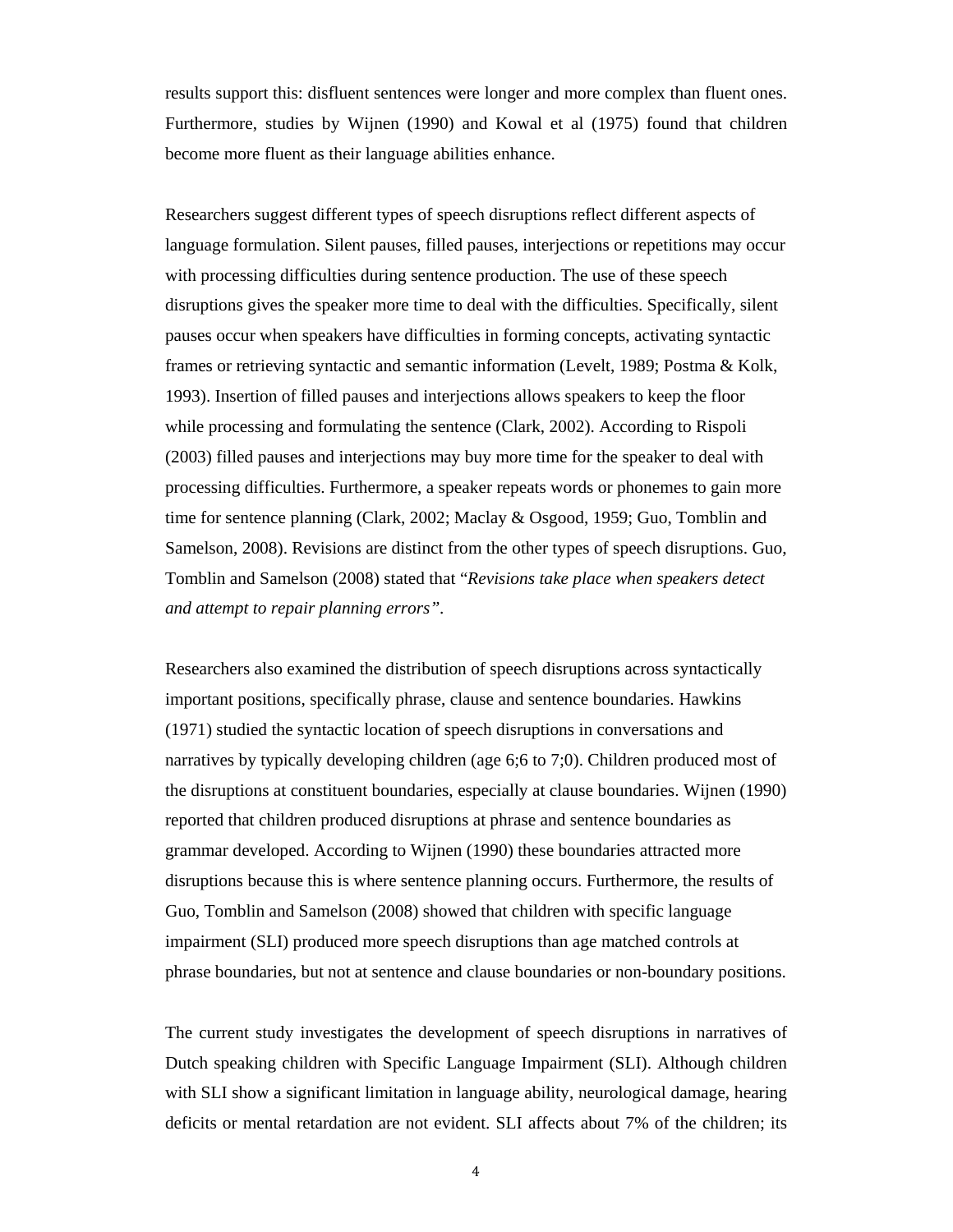prevalence is higher in males than in females (Leonard, 1998). An important question is whether children with SLI are less fluent than normally developing children. Different studies show there is a relation between language ability and speech disruptions. For example, Finneran, Leonard and Miller (2009) analysed the rate of speech disruptions in simple sentence production in school-age children with SLI and typically developing age-matched peers. The specific language impairment group demonstrated a significantly greater number of speech disruptions compared to typically developing children. Boscolo, Bernstein Ratner and Rescorla (2002) examined speech disruptions in the narrative speech of nine-year old children with and without a history of expressive specific language impairment (HSLI-E). They found that the HSLI-E group was significantly more disfluent than their typically developing age-matched peers in stuttering-like disfluencies (i.e. part-word repetitions, prolongations, broken words and tense pauses) but not in normal disfluencies (i.e. filled pauses, interjections, phrase and whole-word repetitions and revisions). In addition, Guo, Tomblin and Samelson (2008) found that children with lower language ability (i.e. children with SLI) had higher disruption rates than those with higher language ability (the age matched control group) however not higher than their language matched peers. The difference in disruption rates between SLI and CA groups was restricted to silent pauses of 500-1000 ms. The SLI and CA groups did not differ significantly in rates of any specific type of vocal hesitations.

The development of speech disruptions in children with SLI has already been studied in the past. Hall (1996) examined the development of fluency in preschool children with language disorders (ages 3;5 - 5;11). These subjects were seen for follow-up at ages seven and/or nine. Hall (1996) concluded that children with language disorders who exhibit high rates of disfluencies at preschool age will continue to show these disfluencies at age seven and nine. The results showed decreases in all measures of disfluency between preschool and seven years of age. At nine years of age the mean percentages for total and normal-type disfluencies were slightly higher than observed at age seven, but lower than observed in preschool ages. Furthermore, the percentages stuttering-type disfluencies were larger at age nine than at preschool age and age seven.

Colburn and Mysak (1982) conducted a longitudinal study on disfluency and related speech disruptions to syntactic ability. They followed four typically developing children in the period of 2 to 3 years of age. They reported that the incidence of speech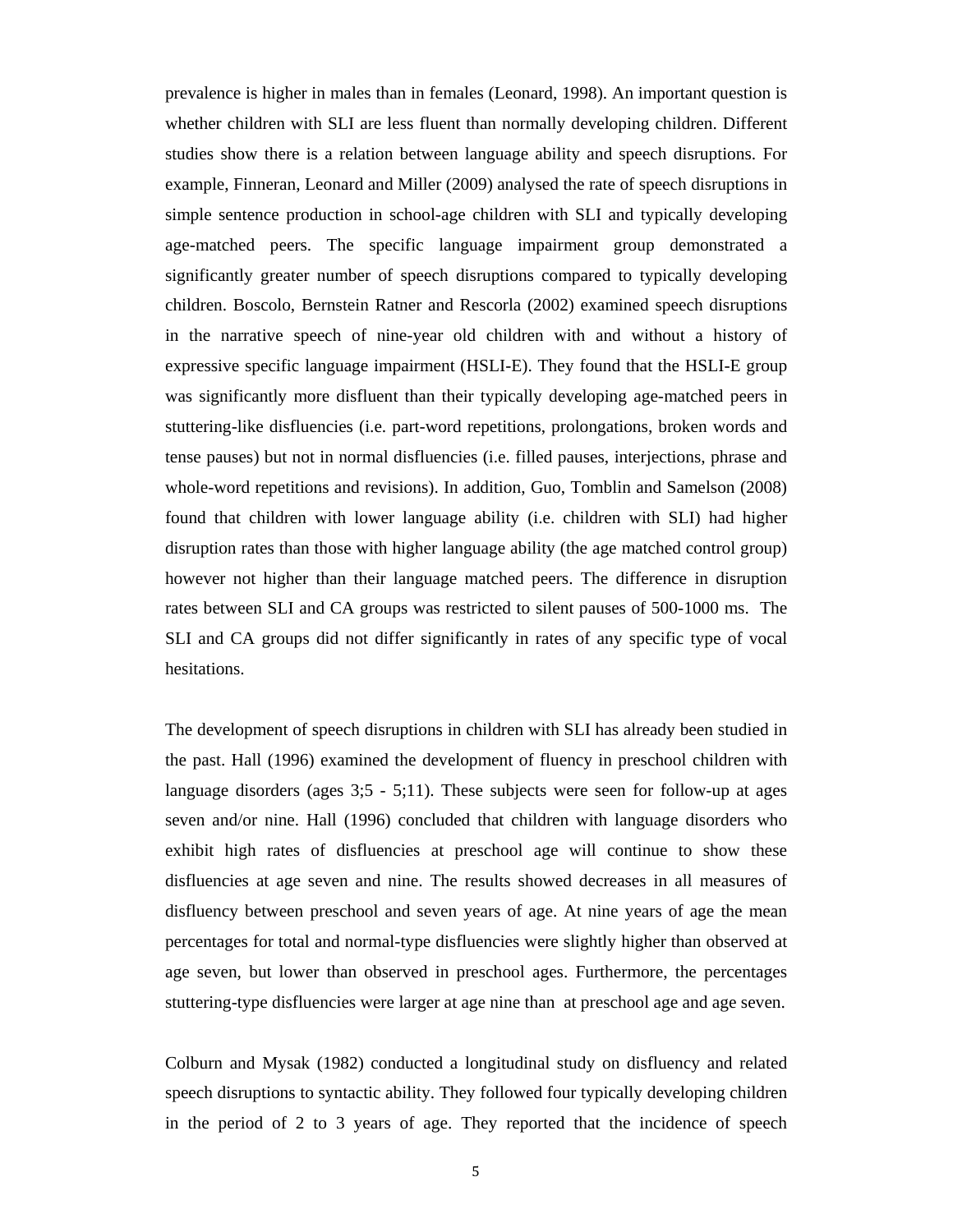disruptions was related to the emergence of new structures during the acquisition of grammar. Syntactic structures acquired relatively recently were most likely to be disrupted. Disfluencies appeared to co-occur with syntactic structures that were learned and used regularly, reflecting practicing of that structure. Colburn and Mysak (1982) interpret these findings as a "practice effect". Similarly, Rispoli and Hadley (2001) concluded that an increased incidence of disruptions is a reflection of integrating a new morphosyntactic procedure into a child's repertoire of procedures. Grammatical complexity could lead to disruptions because more complex sentences entail a larger number of procedures than simple ones. Furthermore, a child uses simple structures more often than complex structures and consequently these simple structures become well practiced. The more often a procedure is carried out, the smoother its execution will become (Rispoli and Hadley, 2001). Finneran, Leonard and Miller (2009) proposed that it is important to consider both knowledge of grammatical forms and the ability to use this knowledge to formulate grammatical utterances. Once a child has acquired knowledge of a grammatical form, the child may need practicing this form for a period of time in order to achieve a high level of accuracy. Children with SLI have less experience using certain grammatical forms than their peers and therefore are less proficient in their language formulation abilities (Finneran, Leonard and Miller, 2009).

Few studies have investigated the development of fluency in children with SLI. Only studies by Van Weerdenburg (2006) and Zwitserlood (2007) examined Dutch children with SLI in a longitudinal setting. However, this type of research can contribute to diagnostics and treatment of children with SLI. As mentioned before, speech disruptions could reflect underlying linguistic processes. Speech disruptions can help us understand what makes a sentence difficult for a child with SLI. This knowledge could contribute to the development of treatment programmes, because grammatical weaknesses of the children with SLI are identified. Knowledge about the development of fluency could also contribute to diagnostics of children with SLI, because it is possible that the measurement of speech disruptions is sensitive enough to distinguish between children with SLI and typically developing children. Therefore, the current study examines the development of fluency of Dutch children with SLI longitudinally between the ages 8 and 10. The question addressed in this study is whether frequency, types and distribution of speech disruptions change between the ages 8, 9 and 10. The prediction is that the frequency and duration of speech disruptions will decrease between the ages 8 and 10. Decrease of disfluency over age is indicative of gradual mastery of sentence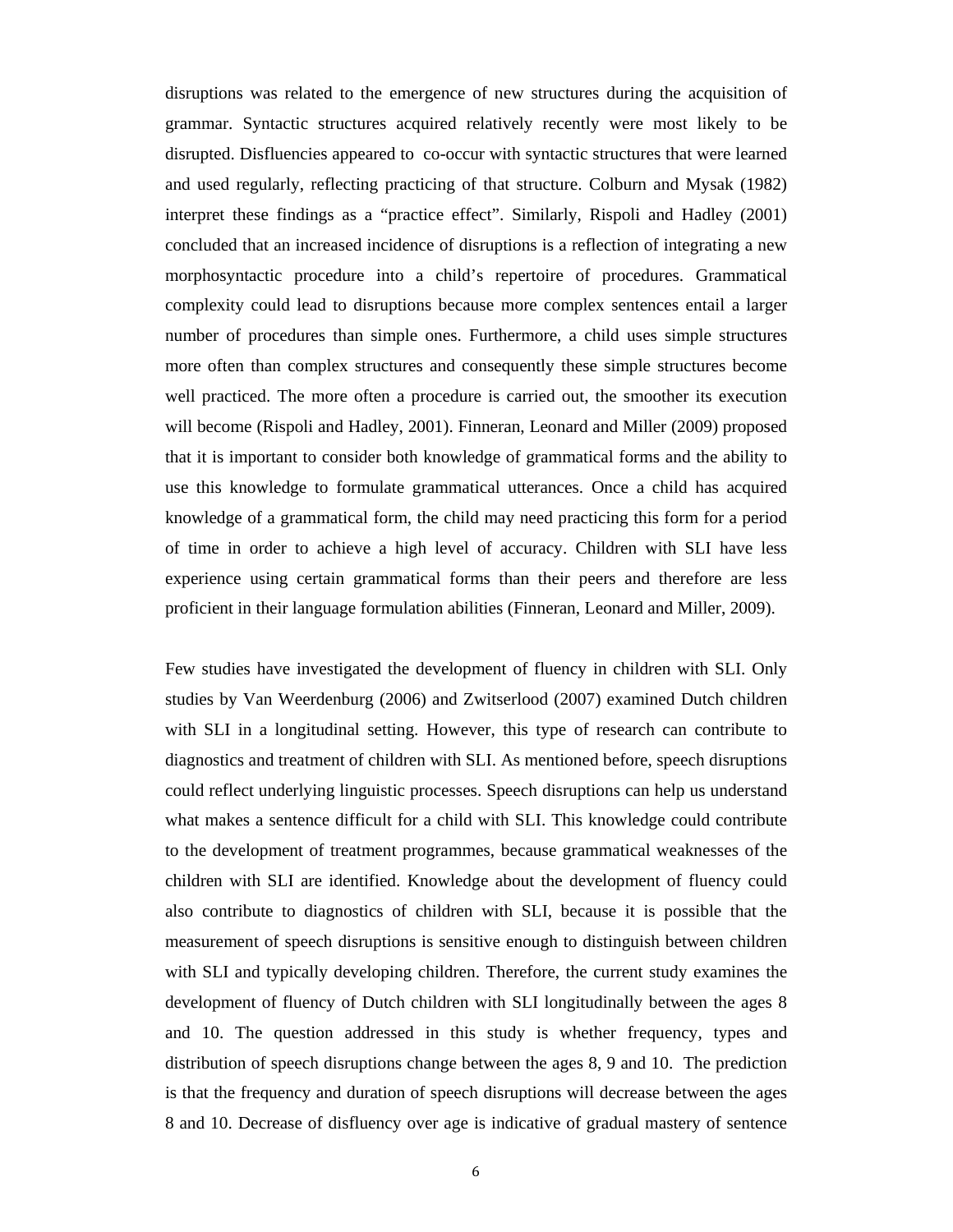formulation procedures (i.e. the processes by which lexical and syntactic knowledge is put to use in formulating sentences). We could expect that the ability to formulate sentences of the children in this study improves over age; the children with SLI have been exposed to language for a longer period of time and acquire more experience with grammatical forms with age. Furthermore, these children were educated at special schools for children with language impairment. If children with SLI, despite the disorder, improve their ability to formulate sentences, it is expected that disfluency rates will decrease.

#### **Method**

#### **Participants**

Nineteen (11 boys) children with SLI, who were randomly selected from the database of the longitudinal study by van Weerdenburg (2006), were included in this study. Their mean ages were 8;5 (SD 1.9 months), 9;4 (SD 1.5 months) and 10;4 (SD 1.7 months) at the three successive measurements. These children were enrolled in special schools for children with speech, language and hearing problems and were diagnosed as having SLI by a team of audiologists, psychologists, otorhinolaryngologists, educationalists and speech therapists. The children met the criteria for SLI at all three measurements. The IQ of the children was within the normal range. Children who spoke unintelligibly, children with autism and children who stuttered were not included.

#### **Material and Procedure**

Spoken narratives were collected from the Storytelling Task of the standardized Dutch language development test TAK (Taaltest Alle Kinderen; Verhoeven en Vermeer, 2001). In the Storytelling Task the children tell two different stories, each represented by eight pictures. The children are instructed to look carefully at the pictures and tell the story in such a way that someone who does not see the pictures can understand the story. The stories were recorded on tape and transcribed, coded and analysed afterwards.

#### **Transcription, Data Coding and Analysis**

The audio recordings of the narratives were digitized and transcribed in CHAT (Mac Whinney, 2000). Each CHAT-file contains two narratives. Segmentation of the transcripts into utterances was done in accordance with the criteria defined by Bol and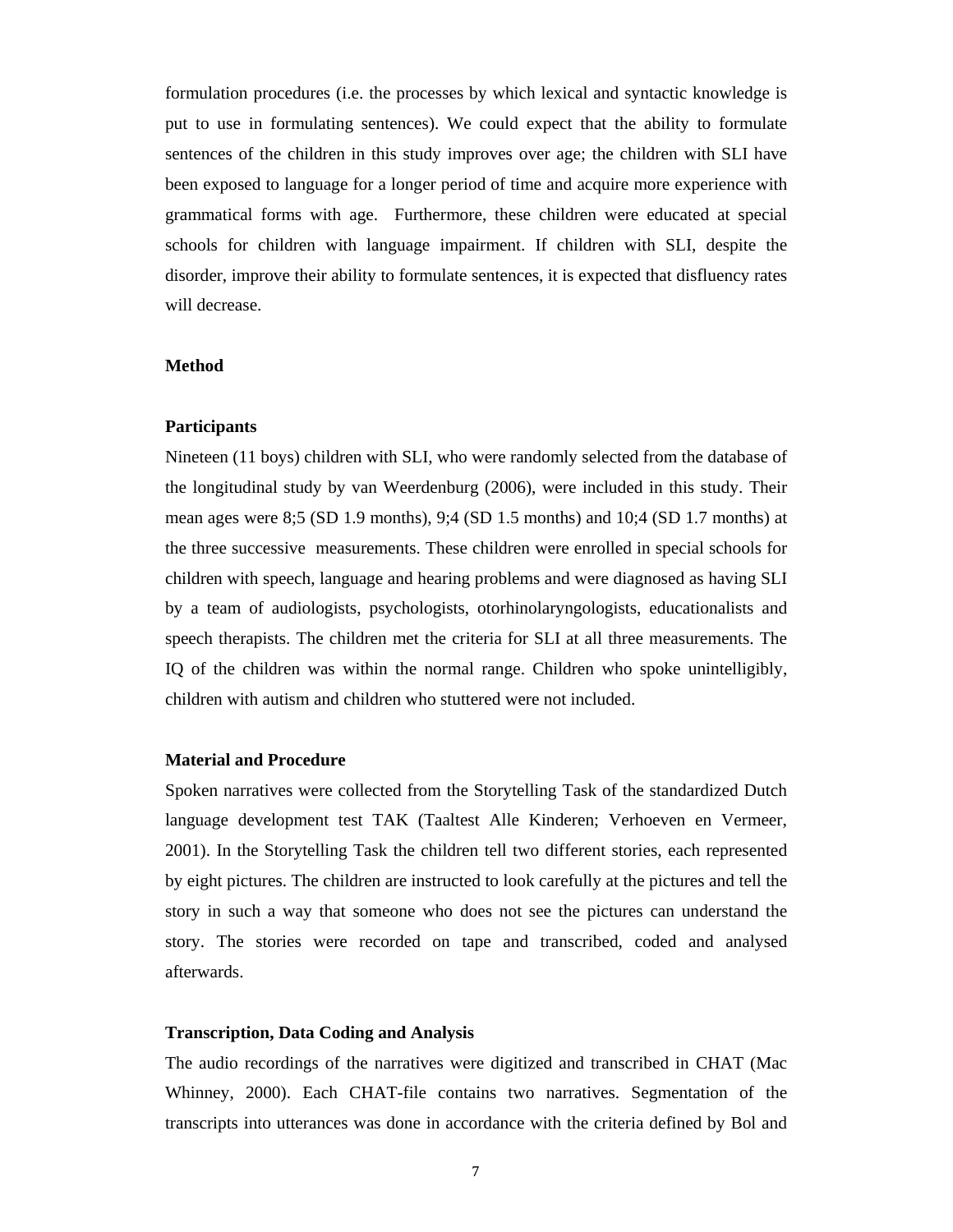Kuiken (1988) and Beheydt (1983). An utterance contains one main clause plus any subordinate clause or non-clausal structure that is attached to it or embedded in it (Bol and Kuiken, 1988). Besides, an utterance should be an auditory unit with a complete sentence melody and delimited by pauses (Beheydt, 1983). Coordinate clauses were considered as separate utterances, unless there was conjunction through reduction.

Measures reflecting morpho-syntactic complexity were mean length of utterance in words (MLU), mean length of utterance of the 5 longest utterances (MLU-5), and proportions of complex sentences. A complex sentence contains a main clause plus at least one clause from the following list: reduced clauses, subordinate clauses, reduction through conjunction and direct speech. Reduced clauses are phrases that function as an adverb in a sentence. A subordinate clause is introduced by a subordinating conjunction or relative pronoun. Reduction through conjunction occurs when two equivalent main clauses connect and form one sentence and the subject from the first clause is not repeated. Finally, direct speech occurs when a speaker gives the exact words used by another speaker. Complex sentences with direct speech exist of a main clause and a direct speech clause with a subject and a verb phrase in both clauses. The rate of complex sentences was measured by dividing the total number of complex sentences by the total number of T-units in the narratives. T-units are main clauses with their attached clauses. Examples of the complex sentences are given below;

## (1) Reduced clause:

Ze gingen **huilend** terug naar <papa> vader. They went crying back to <daddy> father. *While they were crying, they went back to <daddy> father.* (age child: 9 years) (2) Subordinate clause: Eh **als ze bij de heuvel zijn** springt Sylvia erin. Eh when they at the hill are jumps Sylvia in. *Eh when they are at the hill, Sylvia jumps in.* (age child: 10 years) (3) Reduction through conjunction: Hij loopt naar buiten <en> en eet wat friet. He walks outside  $\langle$  and  $\rangle$  and eats some chips. *He walks outside <and> and eats some chips.* (age child: 10 years)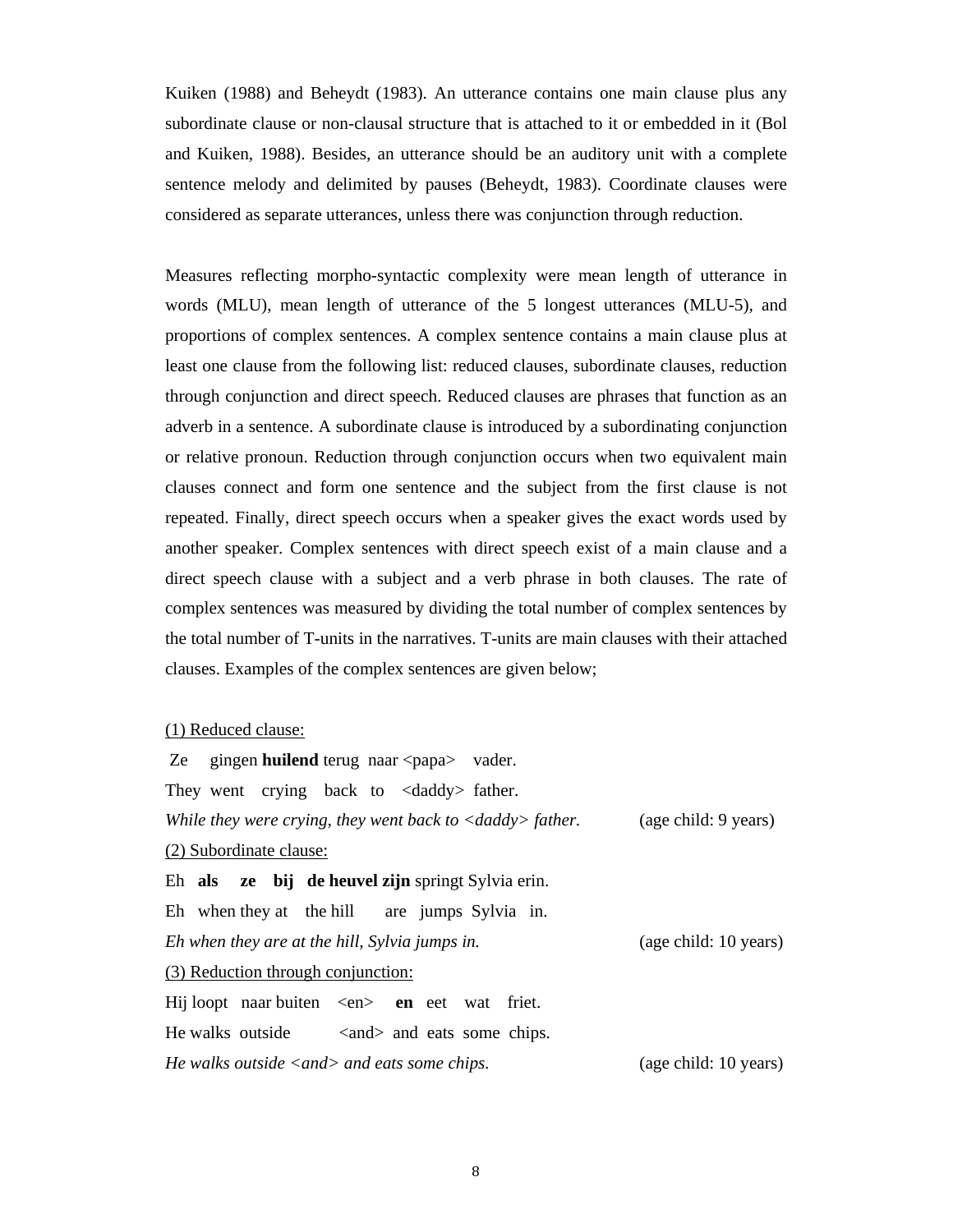#### (4) Direct speech:

En de mevrouw zei: **Wat kan ik voor je doen**? And the lady said: What can I for you do? *And the lady said: What can I do for you?* (age child: 8 years)

#### *Speech disruptions*

#### *(a) Silent pauses*

Silent pauses longer than 250 ms were measured and categorized as 250-500 ms, 500- 1000 ms, 1000-2000 ms and > 2000 ms. Silent pauses shorter than 250 ms can not be reliable associated with utterance planning processes (Guo, Tomblin and Samelson, 2008; Goldman-Eisler, 1968).

## *(b) Vocal hesitations*

The types of vocal hesitations were identified and coded in accordance with Guo, Tomblin and Samelson's (2008) guidelines. Guo, Tomblin and Samelson (2008) combined the taxonomies of Dollaghan and Campbell (1992) and Kowal et al (1975). This taxonomy included: silent and filled pauses, interjections, whole-word repetitions, part-word repetitions, revisions and orphans. Orphans, linguistic units that do not have a reliably identifiable relationship to other units, were not identified in the narratives. Stalls, sentence disruptions which do not add new phonological, lexical or grammatical material to the original utterance, were also coded. These stalls include silent pauses, filled pauses, repetitions and interjections. We also identified complex stalls and computed a total disfluencies measure. Complex stalls were identified when two or more stalls occur in succession (example 5) or when *en* 'and' occurs between the sentence initial stalls (example 6). The total number of disfluencies is the sum of all speech disruptions and includes silent pauses, filled pauses, repetitions, interjections and revisions.

#### Complex Stalls

#### (5) (age child: 10 years)

**<pause> <toen ging ze> <pause>** toen <pause> ging ze helpen ze vader. **<pause> <then went she> <pause>** then <pause> went she helping she father. **<pause> <then she went> <pause>** then <pause> she went helping her father.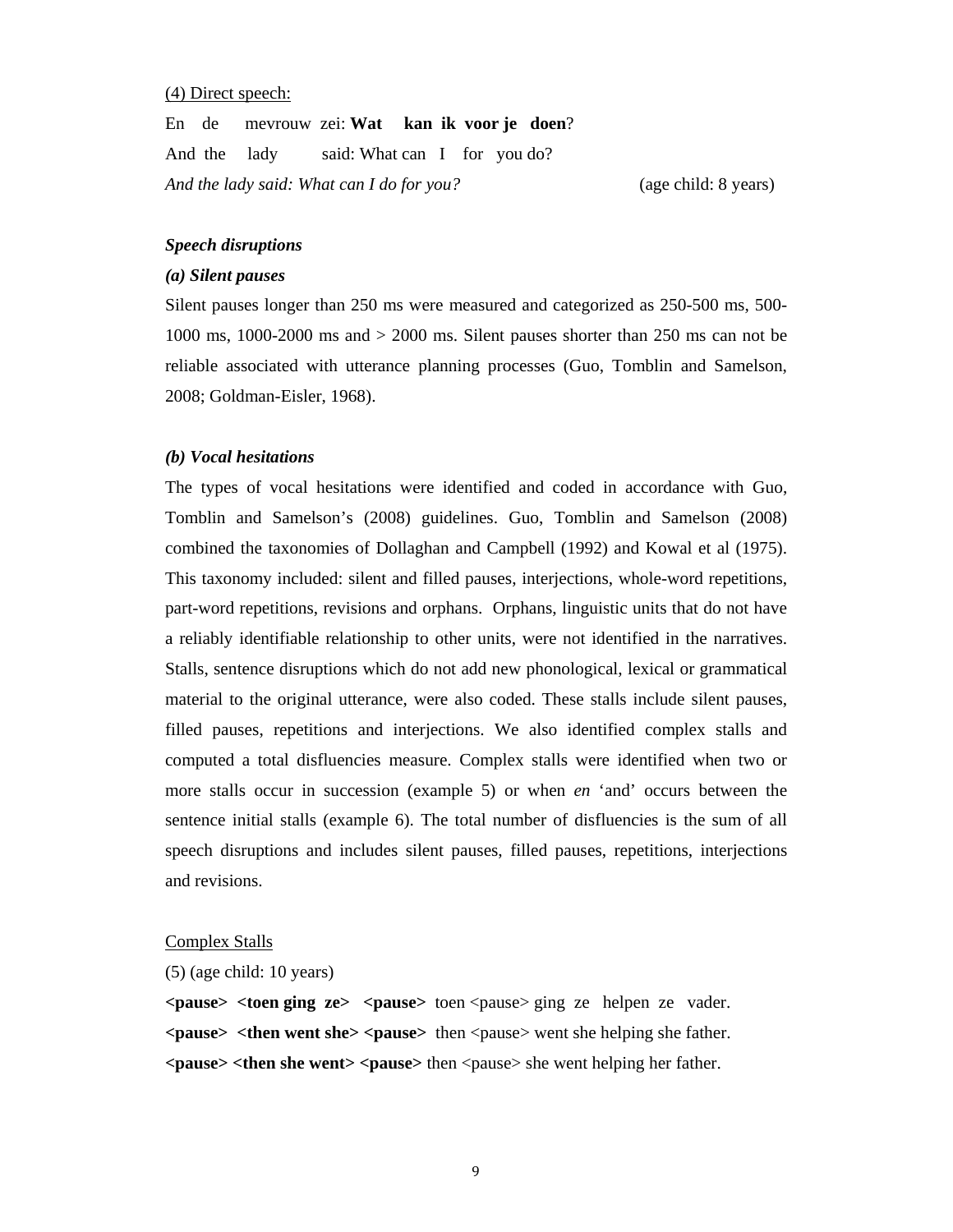#### (6) (age child: 10 years)

**<pause> en <pause> eh <pause>** dochter <pause> en zoon. **<pause> and <pause> eh <pause>** daughter <pause> and son. **<pause> and <pause> eh <pause>** daughter <pause> and son.

#### *Frequency of speech disruptions*

The speech disruption rates per category were computed. The total number of silent pauses in each duration category, filled pauses, repetitions, interjections and revisions were divided by the total number of unmazed words. Unmazed words are words in which no speech disruptions occurred. The rates of every type of disfluency were also computed by dividing the total count by the total number of unmazed words.

## *Distribution of speech disruptions*

This study also investigated the distribution of speech disruptions across different syntactic positions. These speech disruptions were examined before utterances, clauses, phrases and words. A clause must also contain at least a subject and a verb. Speech disruptions before a clause could occur after the main clause and before a subordinate clause or after a subordinate clause before the main clause. In addition, a speech disruption before the clause could occur between two sentences that connect and form one sentence during reduction through conjunction. Speech disruptions before reduced clauses are not included as speech disruption before clauses because these reduced clauses often consist of one word. Furthermore, direct speech was also not included as a speech disruption before a clause. As can be seen in example (3) direct speech is coded on a new line: speech disruptions before direct speech were coded as utterance initial disruptions. Phrases were considered as units in the utterance consisting of one or more words. They must include a head and often include its modifier/adjunct or argument/complement. Finally, a word is a bare head (Guo, Tomblin and Samelson, 2008).

The speech disruption rate before each syntactic unit was computed by dividing the total number of disruptions before each syntactic unit by the total number of possible contexts for each syntactic unit in the narrative. Specifically, we calculated the rate of speech disruptions before the utterance by dividing the total number of utterance-initial speech disruptions by the total number of utterances. The rate of speech disruptions before a clause was calculated by dividing the total number of speech disruptions before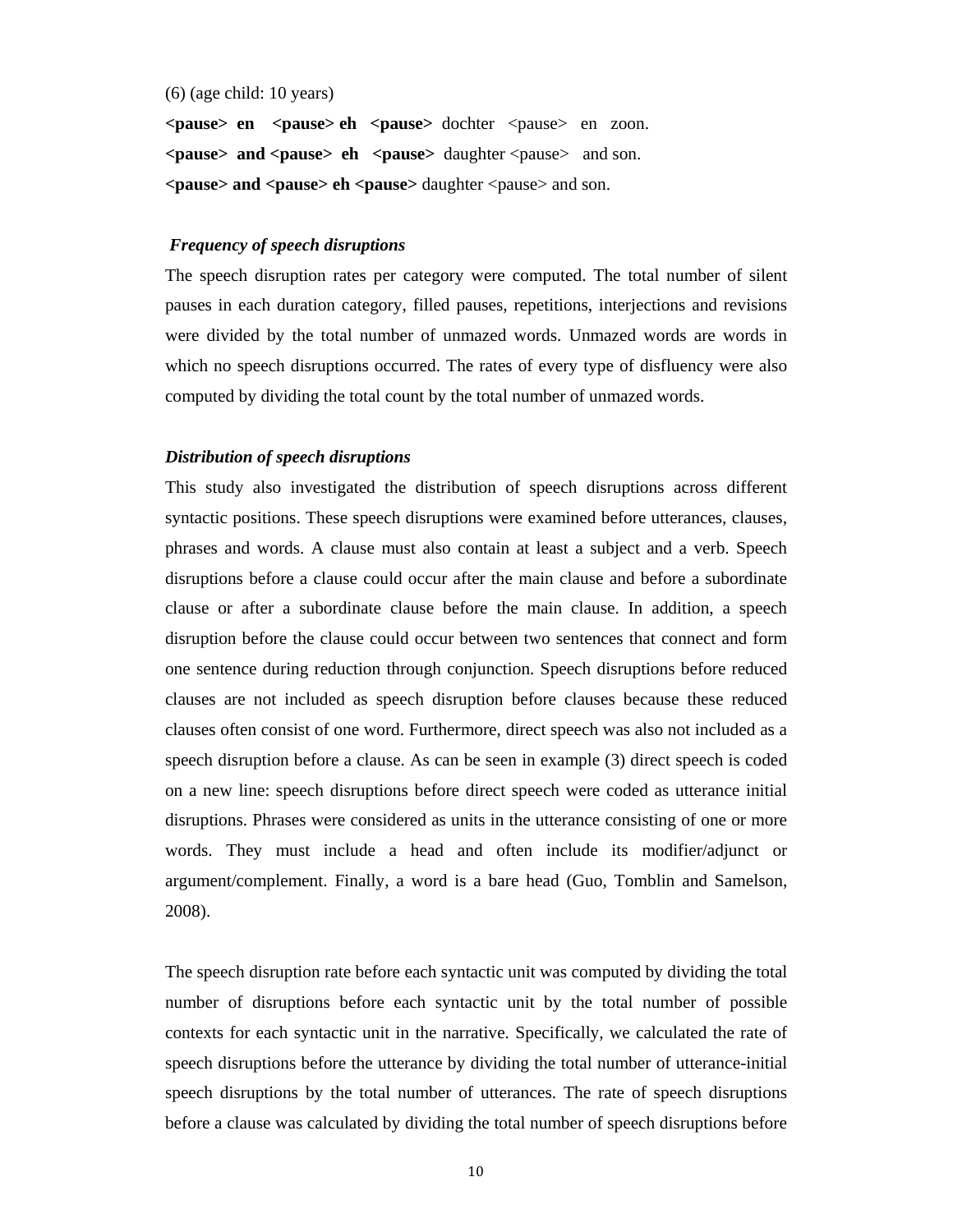a clause by the total number subordinate clauses and clauses in which reduction through conjunction occurred. The rate of speech disruptions before a phrase was calculated by dividing the total number of speech disruptions before phrases by the total number of phrases. Finally, the rate of speech disruptions before words was calculated by dividing the total number of speech disruptions for words by the total number of words.

#### *Statistical methods*

Anova repeated measures analysis (General Linear Model) was used to examine withingroup differences between measurements. An alpha level of 0.05 was applied.

## **Results**

#### *Background measures*

The background measures of the narratives are summarized in Table 1. The total number of words (i.e., tokens), total number of utterances and MLU (in words) increased over time. When the participants get older they use more words and longer utterances. However, a test for within-subjects contrasts (GLM repeated measures) yielded no significant differences between measurements.

|     | <b>Total words</b> |           | <b>Total</b><br>utterances |           | <b>MLU</b><br>(words) |      | $MLU-5$<br>(words) |           | <b>Complex</b><br>sentences |           |  |  |
|-----|--------------------|-----------|----------------------------|-----------|-----------------------|------|--------------------|-----------|-----------------------------|-----------|--|--|
| Age | M                  | <b>SD</b> | M                          | <b>SD</b> | M                     | SD   | М                  | <b>SD</b> | М                           | <b>SD</b> |  |  |
| 8   | 171.11             | 62.33     | 27.84                      | 9.08      | 6.13                  | 0.88 | $9.53^a$           | 1.68      | 0.06 <sup>a</sup>           | 0.05      |  |  |
| q   | 195.79             | 47.72     | 30.79                      | 7.84      | 6.44                  | 0.87 | $10.76^{\circ}$    | 1.56      | 0.15 <sup>a</sup>           | 0.10      |  |  |
| 10  | 216.53             | 66.38     | 32.84                      | 7.69      | 6.53                  | 0.66 | 10.64              | 1.73      |                             | 0.08      |  |  |

**Table 1. Background measures of narratives** 

<sup>a</sup> A significant within-group difference,  $p < .05$ 

A significant effect over time was seen in MLU-5 and the percentage of complex sentences. A test for within-subjects contrasts (GLM repeated measures) yielded a significant difference between age 8 and 9 ( $F_{1,18}=12.487$ , p=0.002), MLU-5 increased from 9.53 to 10.76. Between age 9 and 10 MLU-5 decreased slightly, but not significantly, from 10.76 to 10.64 ( $F<sub>118</sub>=0.059$ , p=0.811). A test for within-subjects contrasts (GLM repeated measures) yielded a significant difference in complex sentences between age 8 and 9 ( $F_{1,18}=21.999$ , p=0.000). The percentage of complex sentences increased from 6% to 15%. Between age 9 and 10 the percentage of complex sentences decreased, but not significantly (Table 1). In the eight-year-old group 6 out of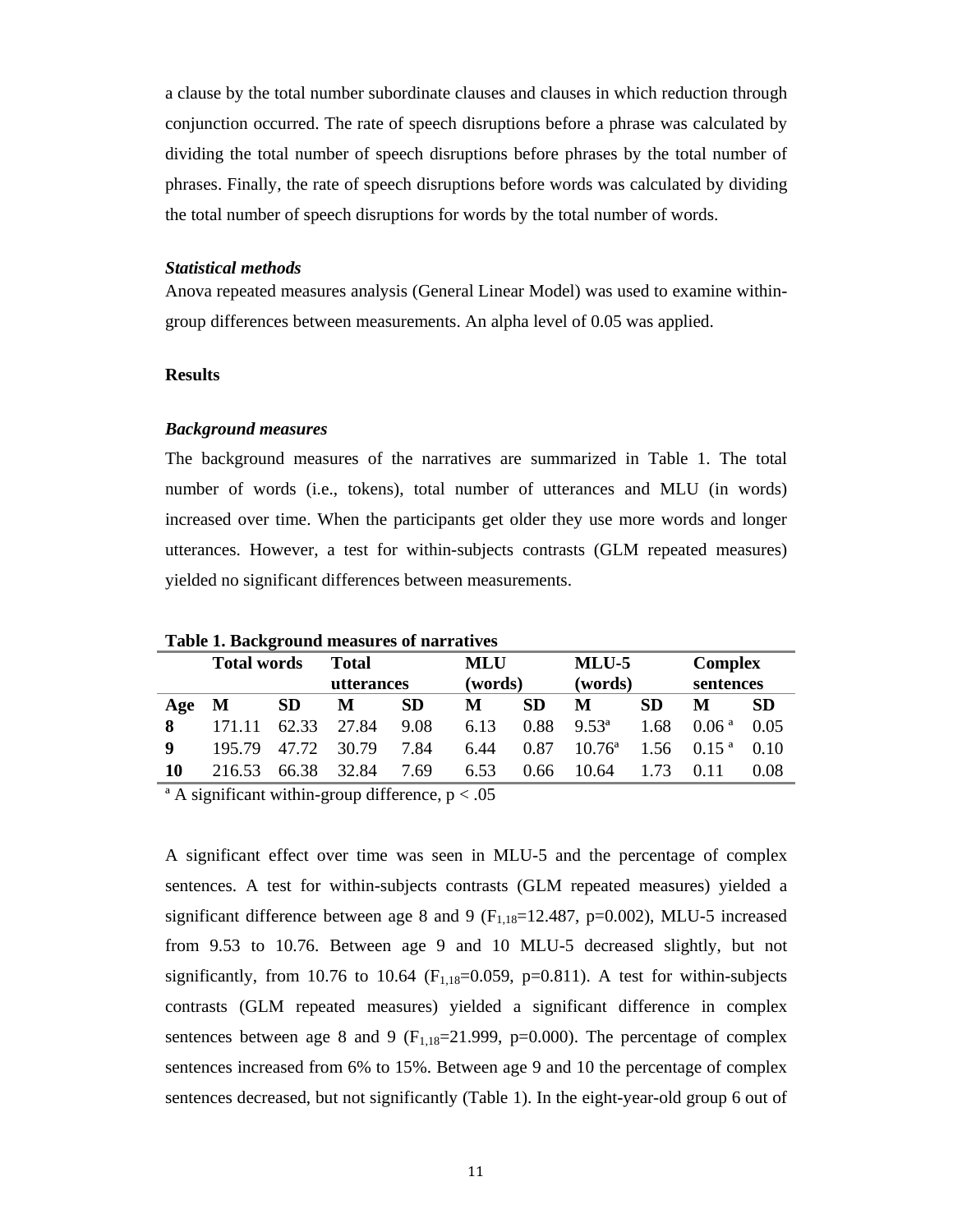19 children did not use complex sentences and in the groups of nine-year-old and tenyear-old children only 2 out of 19 children did not use complex sentences.

#### *Silent pauses: duration*

Table 2 presents silent pauses rates by age and duration category. A test for withinsubjects contrasts (GLM repeated measures) yielded significant differences in the rate of silent pauses of 250-500 ms between age 8 and 9. These pauses increased from 0.069 to 0.088 ( $F_{1,18}$ =5.429, p=0.032). There was a slight decrease between age 9 and 10  $(F<sub>1,18</sub>=1.201, p=0.288)$ . The rate of silent pauses of 500-1000 ms remained stable. In addition, a test for within-subjects contrasts (GLM repeated measures) showed a significant change for silent pauses of 1000-2000 ms between the ages 8 and 9. The rate of these silent pauses decreased from 0.079 to 0.058 ( $F_{1.18}$ =6.859, p=0.017). Between age 9 and 10 there was a slight decrease  $(F_{1,18}=2.257, p=0.142)$ . A test for withinsubjects contrasts (GLM repeated measures) yielded a significant difference in the rate of silent pauses longer than 2000 ms between age 8 and 9 ( $F_{1,18}$ = 8.451, p=0.017). The rate of these silent pauses decreased from 0.030 to 0.015. Between age 9 and 10 the rate of these silent pauses remained stable (Table 2). Furthermore, table 2 shows a slight decline in the rate of total silent pauses over age, but this decline is not statistically reliable.

|    | 250-500 ms                                                                                |  |  |  | 500-1000 ms 1000-2000 ms $>2000$ ms |  |  |     | Total          |     |
|----|-------------------------------------------------------------------------------------------|--|--|--|-------------------------------------|--|--|-----|----------------|-----|
|    | Age M                                                                                     |  |  |  | SD M SD M SD M                      |  |  | SD. | M <sub>1</sub> | -SD |
|    | 8 0.069 a 0.023 0.093 0.041 0.079 0.037 0.030 0.026 0.261 0.088                           |  |  |  |                                     |  |  |     |                |     |
| 9  | $0.088 a$ 0.031 0.092 0.025 0.058 <sup>a</sup> 0.033 0.015 <sup>a</sup> 0.013 0.248 0.064 |  |  |  |                                     |  |  |     |                |     |
| 10 | 0.079 0.079 0.093 0.037 0.047 0.029 0.015 0.015 0.231 0.070                               |  |  |  |                                     |  |  |     |                |     |

**Table 2. Development of duration of silent pauses rate** 

**ª** A significant within-group difference, p < .05

Table 3 shows the vocal hesitation rates by category and age. A test for within-subjects contrasts (GLM repeated measures) yielded no significant differences between the ages in vocal hesitation rates. Filled pauses and interjections increased between ages 8 and 9 and decreased between ages 9 and 10. Part-word repetition decreased between ages 8 and 9 and remained stable between ages 9 and 10. These changes were not statistically significant. The proportions of whole-word repetitions remained stable over the years and no significant changes were found for revision rates.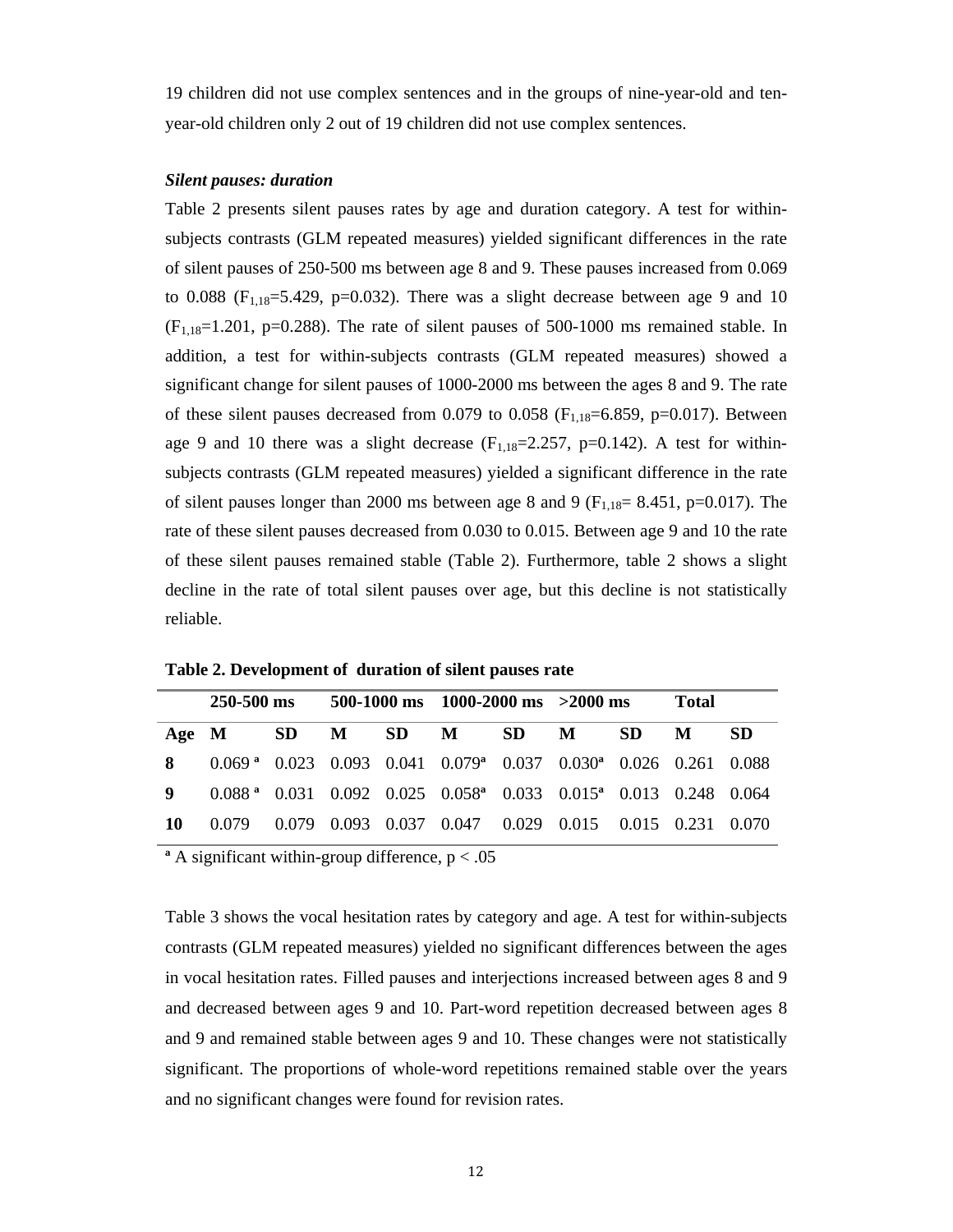|     | <b>Filled pause</b> |           | Part-word-  |           | Whole-word- |           | <b>Revisions</b> |           | <b>Interjections</b> |           |
|-----|---------------------|-----------|-------------|-----------|-------------|-----------|------------------|-----------|----------------------|-----------|
|     |                     |           | repetitions |           | repetitions |           |                  |           |                      |           |
| Age | M                   | <b>SD</b> | M           | <b>SD</b> | M           | <b>SD</b> | M                | <b>SD</b> | М                    | <b>SD</b> |
| 8   | 0.025               | 0.026     | 0.009       | 0.011     | 0.033       | 0.024     | 0.025            | 0.010     | 0.002                | 0.004     |
| 9   | 0.039               | 0.039     | 0.006       | 0.006     | 0.033       | 0.019     | 0.026            | 0.016     | 0.005                | 0.007     |
| 10  | 0.037               | 0.032     | 0.006       | 0.008     | 0.032       | 0.023     | 0.022            | 0.012     | 0.003                | 0.005     |

**Table 3. Vocal hesitation rates by category and age**

A test for within-subjects contrasts (GLM repeated measures) yielded no significant differences between the ages in total stalls, total complex stalls and total disfluencies. Total stalls and total disfluencies were stable between age 8 and 9, and decreased between age 9 and 10, but this change was not significant. The total amount of complex stalls did not change with age (Table 4).

|     | <b>Total stalls</b> |           |       | Total complex stalls Total disfluencies |       |       |
|-----|---------------------|-----------|-------|-----------------------------------------|-------|-------|
| Age | M                   | <b>SD</b> | M     | <b>SD</b>                               | M     | SD    |
| 8   | 0.331               | 0.103     | 0.047 | 0.027                                   | 0.356 | 0.107 |
| 9   | 0.331               | 0.085     | 0.052 | 0.028                                   | 0.356 | 0.093 |
| 10  | 0.308               | 0.100     | 0.050 | 0.027                                   | 0.329 | 0.106 |

**Table 4. Rate total (complex) stalls and total disfluencies by age** 

Table 5 displays the speech disruption rates by syntactic position at ages 8, 9 and 10. A test for within-subjects contrasts (GLM repeated measures) yielded no significant differences between ages in disruption rates of the four syntactic positions.

|     | <b>Disfluencies</b><br><b>Utterance</b> |           | <b>Disfluencies</b><br><b>Clause</b> |           | <b>Disfluencies</b> |           | <b>Disfluencies</b> |           |
|-----|-----------------------------------------|-----------|--------------------------------------|-----------|---------------------|-----------|---------------------|-----------|
|     |                                         |           |                                      |           | <b>Phrase</b>       |           | Word                |           |
| Age | M                                       | <b>SD</b> | М                                    | <b>SD</b> | M                   | <b>SD</b> | M                   | <b>SD</b> |
| 8   | 1.191                                   | 0.328     | 0.550                                | 0.730     | 0.153               | 0.070     | 0.063               | 0.043     |
| 9   | 1.263                                   | 0.261     | 0.356                                | 0.506     | 0.157               | 0.098     | 0.055               | 0.031     |
| 10  | 1.170                                   | 0.347     | 0.460                                | 0.632     | 0.148               | 0.101     | 0.056               | 0.031     |

**Table 5. Development of speech disruption rate by syntactic position**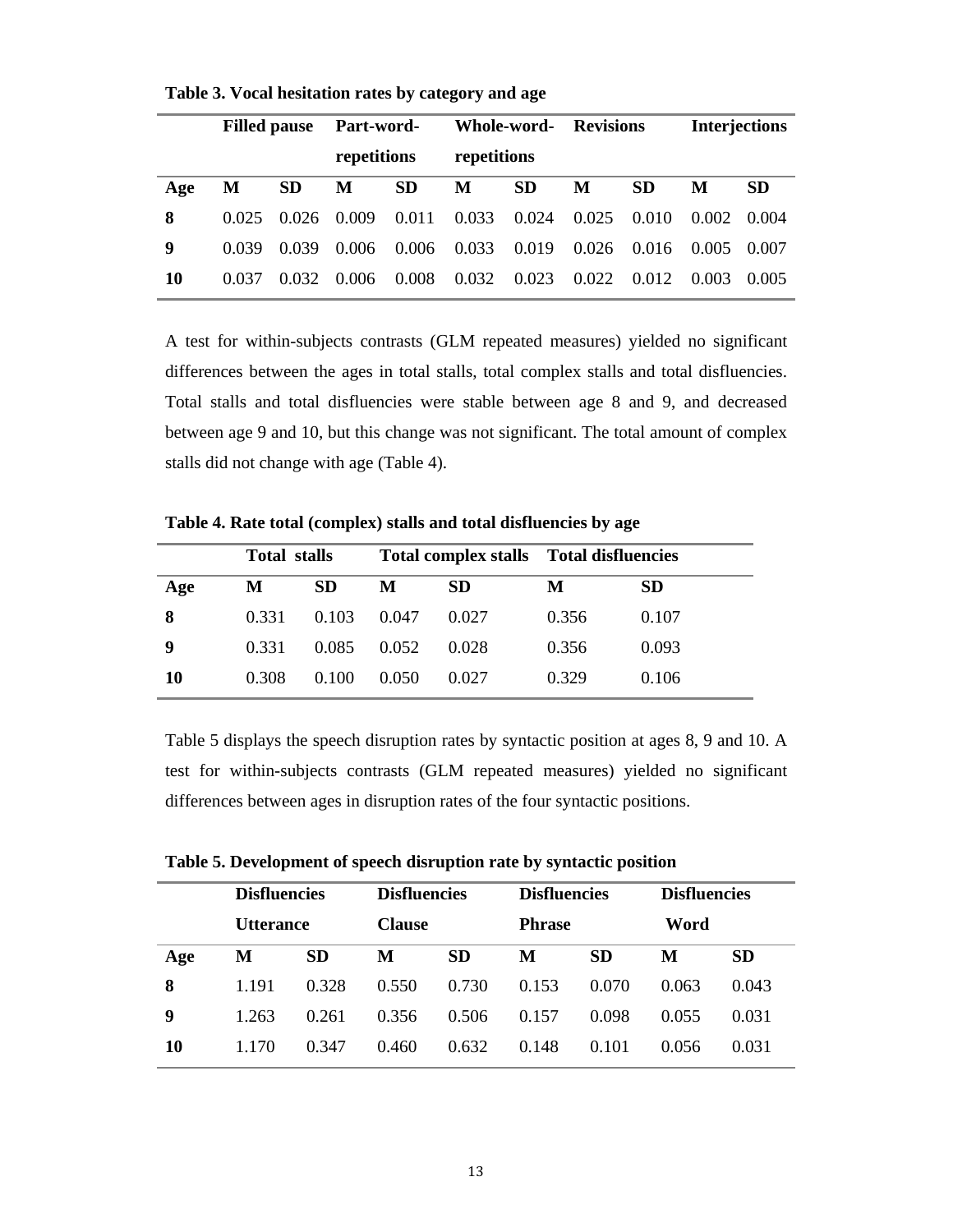# **Discussion**

The purpose of this study was to determine whether frequency, types and distribution of speech disruptions would change between ages 8, 9 and 10 in children with SLI. We expected that frequency and duration of speech disruptions would decrease between the ages 8 and 10. No significant differences between ages were found in total rate of silent pauses. However, there is a shift in duration of silent pauses. The rate of silent pauses of 250-500 ms, 1000-2000 ms and longer than 2000 ms changed significantly between ages 8 and 9. The total rate of the longer silent pauses (1000-2000 ms and >2000 ms) decreased between age 8 and 9. By contrast, the rate of silent pauses of 250-500 ms increased between the ages 8 and 9. No significant differences between ages were found in the use of filled pauses, whole-word-repetitions and revisions. The use of filled pauses and revisions even showed a slight increase between age 8 and 9. Furthermore, low proportions of part-word-repetitions and interjections could be the reason that these disruption types did not show a significant change over time. Additionally, the total stalls and the total disfluencies remained equal between ages 8 and 9 and decreased slightly between age 9 and 10. The total rate of complex stalls increased slightly between age 8 and 9 and then slightly decreased between age 9 and 10. The results showed no significant differences over time in the four syntactic positions.

An explanation for the decrease in longer silent pauses could be the progress in language ability of the children. As mentioned before, the children with SLI have been exposed to language for a longer period of time and acquire more experience with grammatical forms with age. Furthermore, these children were educated at special schools for children with language impairment. Different studies showed that children become more fluent as their language abilities enhance (Kowal et al, 1975; Wijnen, 1990). The language ability of children with SLI in this study does increase over time as the results showed a significant increase in MLU-5 (words) and complex sentences between age 8 and 9. Silent pauses may occur due to processing difficulties during sentence production, because pausing provides the speaker with more time to deal with these difficulties. The shift to shorter silent pauses between age 8 and 9 suggests that between these ages the processing difficulties decrease because of improved language abilities. These improved language abilities could enhance skills of forming concepts, activating syntactic frames or retrieving the syntactic and semantic information (Levelt, 1989; Postma & Kolk, 1993).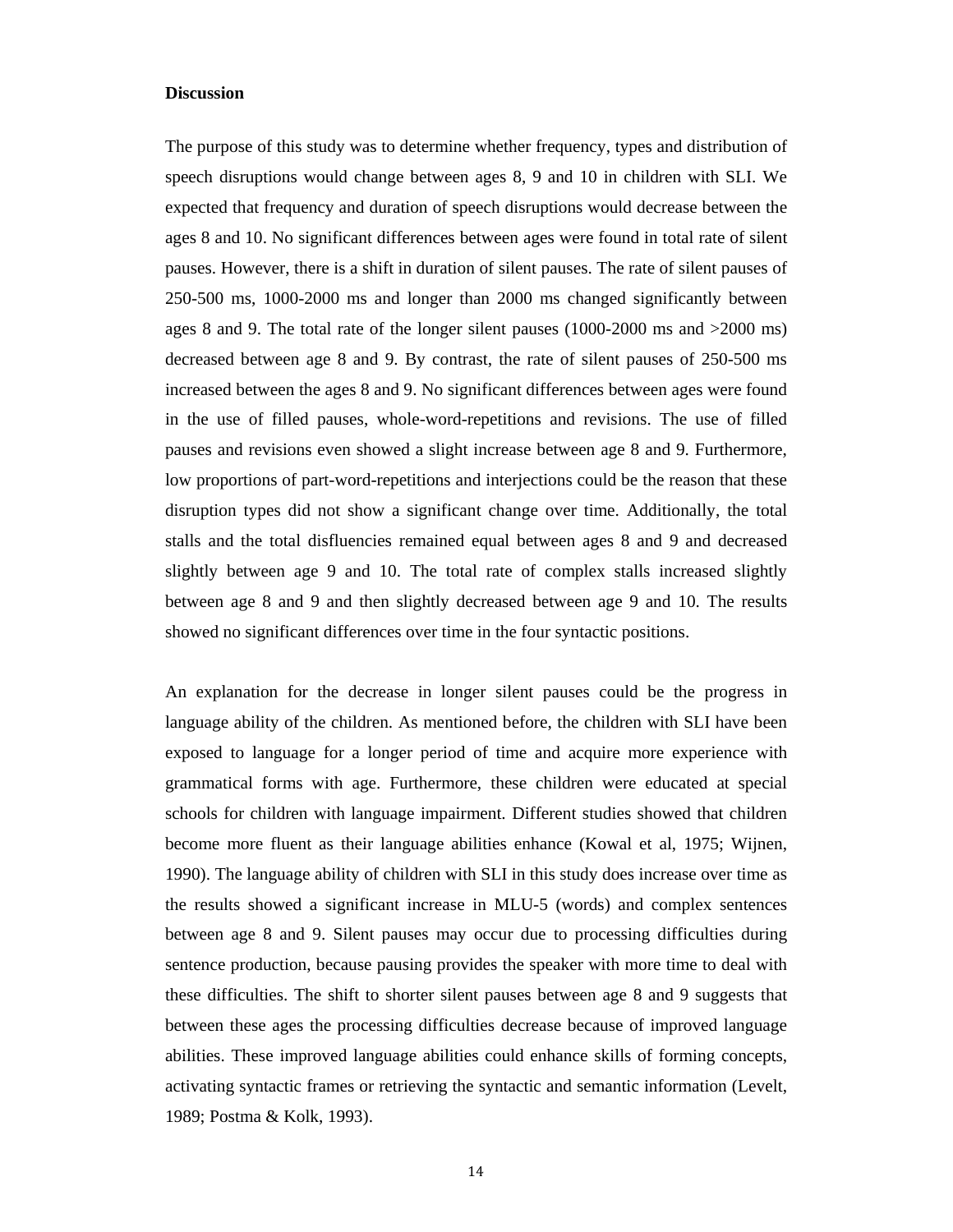Another explanation for the decrease in longer silent pauses could be a trade off between the longer silent pauses and vocal hesitations. The longer silent pauses decreased and the use of filled pauses and interjections slightly increased. The children with SLI could discover between age 8 and 9 the 'benefits' of filled pauses and interjections. Insertion of filled pauses and interjections could help speakers keep the floor (Clark, 2002).

Guo, Tomblin and Samelson (2008) examined the types, frequencies and distribution of speech disruptions in ten-year-old children with SLI and compared this data with a control group. The results of the ten-year-old children of Guo, Tomblin and Samelson (2008) concerning the silent pauses were similar to the results in this study. In both studies rates of silent pauses of 500-1000 ms were highest, followed by silent pauses of 250-500 ms and 1000-2000 ms respectively. Proportions of silent pauses longer than 2000 ms were small in both studies. However, silent pauses of the second and third category occurred more frequently in the study of Guo, Tomblin and Samelson (2008). By contrast, the filled pauses and whole word repetitions occurred more frequently in the current study. Interjections and part-word repetitions did not occur often in both studies. The differences found between the studies can be explained by the different narrative tasks. Before the children described the pictures in the study of Guo, Tomblin and Samelson (2008), the examiner pointed to and labeled the main character and key elements of another picture set. Then the examiner read a prewritten model story based on the pictures to the child. Before describing the pictures the children had to identify all the key elements in the story. If the child failed to give the anticipated description, the examiner provided the full description for the child. The children in the present study did not receive help from the examiner during the task. They were only instructed to look carefully at the pictures and tell the story in such a way that someone who does not see the pictures can understand the story. We could expect that this task was more difficult than the one in Guo, Tomblin and Samelson (2008). This might explain that filled pauses and whole word repetitions occurred more frequently in the current study. However, the higher number of silent pauses of 500-1000 ms and 1000-2000 ms in the study of Guo, Tomblin and Samelson (2008) can not be explained.

A strength of this study is that the children with SLI were followed longitudinally. Therefore, the development of fluency of the children with SLI was measured over time. Another strength is that narrative tasks can evoke more complex sentence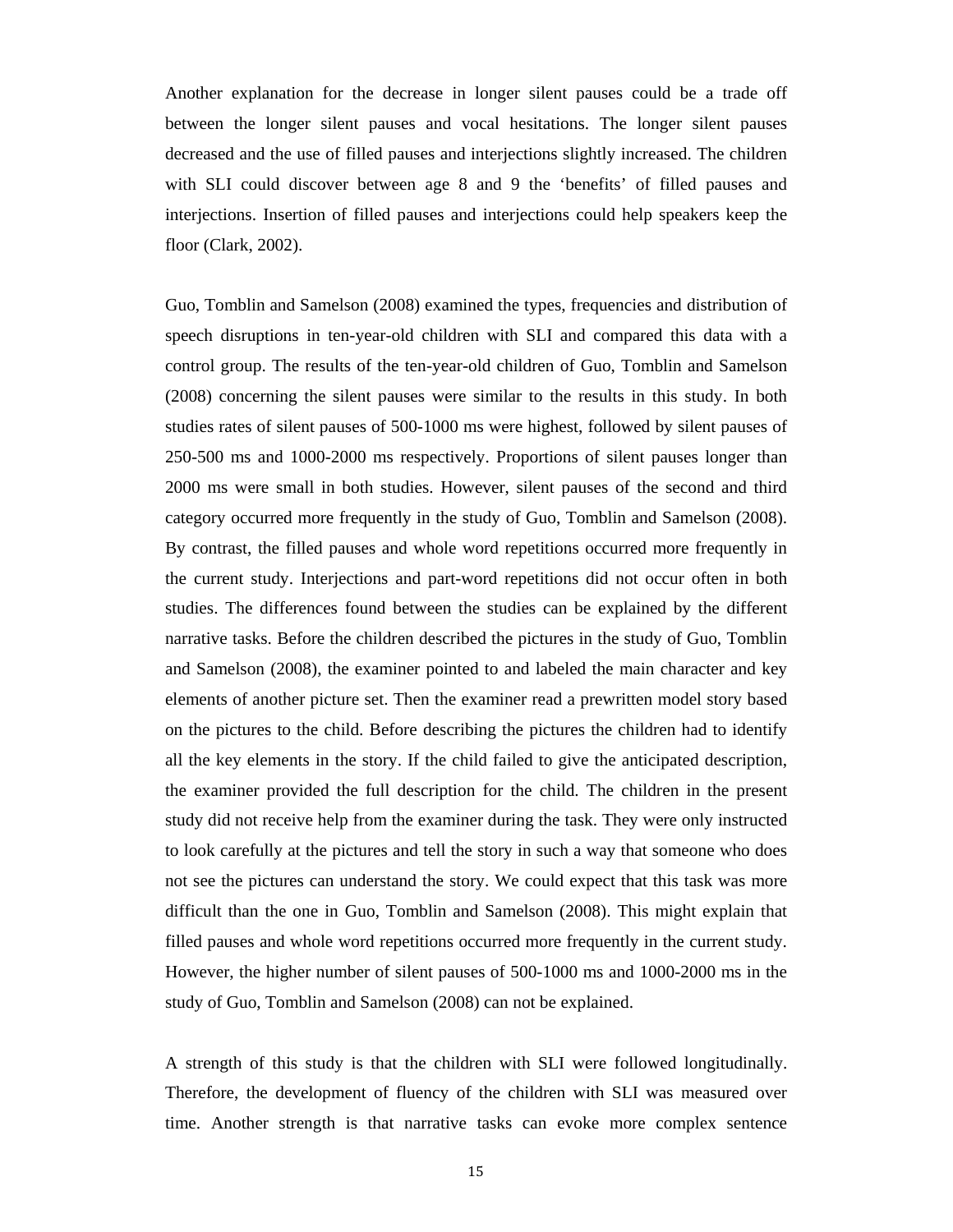production than controlled speech tasks. Complex sentences demand more sentence planning and this could lead to higher disruption rates. Thus, narrative tasks can reveal more speech disruptions.

This study also has some weaknesses. Firstly, the small number of participants may have influenced the findings. Secondly, all participants met the criteria for SLI, but variation in the group was large. For example, the total rate of disfluencies, when the children were 8 years old, ranged between 21 and 54%. Thirdly, this study did not compare the children with SLI with typically developing children. Previous studies showed that children with SLI are less fluent than typically developing children. It would have been useful if this study showed that patterns of speech disruptions in children with SLI are specific for the disorder.

This issue needs further empirical study. Firstly, it would be useful to enlarge the research population and include a typically developing control group. Secondly, it would be interesting to extensively investigate the distribution of speech disruptions. The distribution of speech disruptions could reveal more information about difficulties with linguistic processes. For example, silent pauses before words could indicate word finding difficulties and silent pauses before phrases could indicate difficulties with syntactic frames. Silent pauses at the beginning of the utterance could reveal difficulty with concept formation.

In conclusion, no significant differences between ages were found in total rate of silent pauses and vocal hesitations. However, the rate of longer silent pauses (1000-2000 ms and >2000 ms) decreased and the rate of the shortest silent pauses (250-500 ms) increased between the ages 8 and 9. These changes were statistically significant. An explanation for the decrease in longer silent pauses could be the progress in language ability of the children. Another explanation could be that there is a trade-off between longer silent pauses and vocal hesitations.

# **Acknowledgements**

I would like to thank my first supervisor Rob Zwitserlood for helping me with this thesis. He helped me a lot throughout the whole process. Without his help I could not have completed this thesis. I also want to thank my second supervisor Frank Wijnen for his valuable ideas and comments.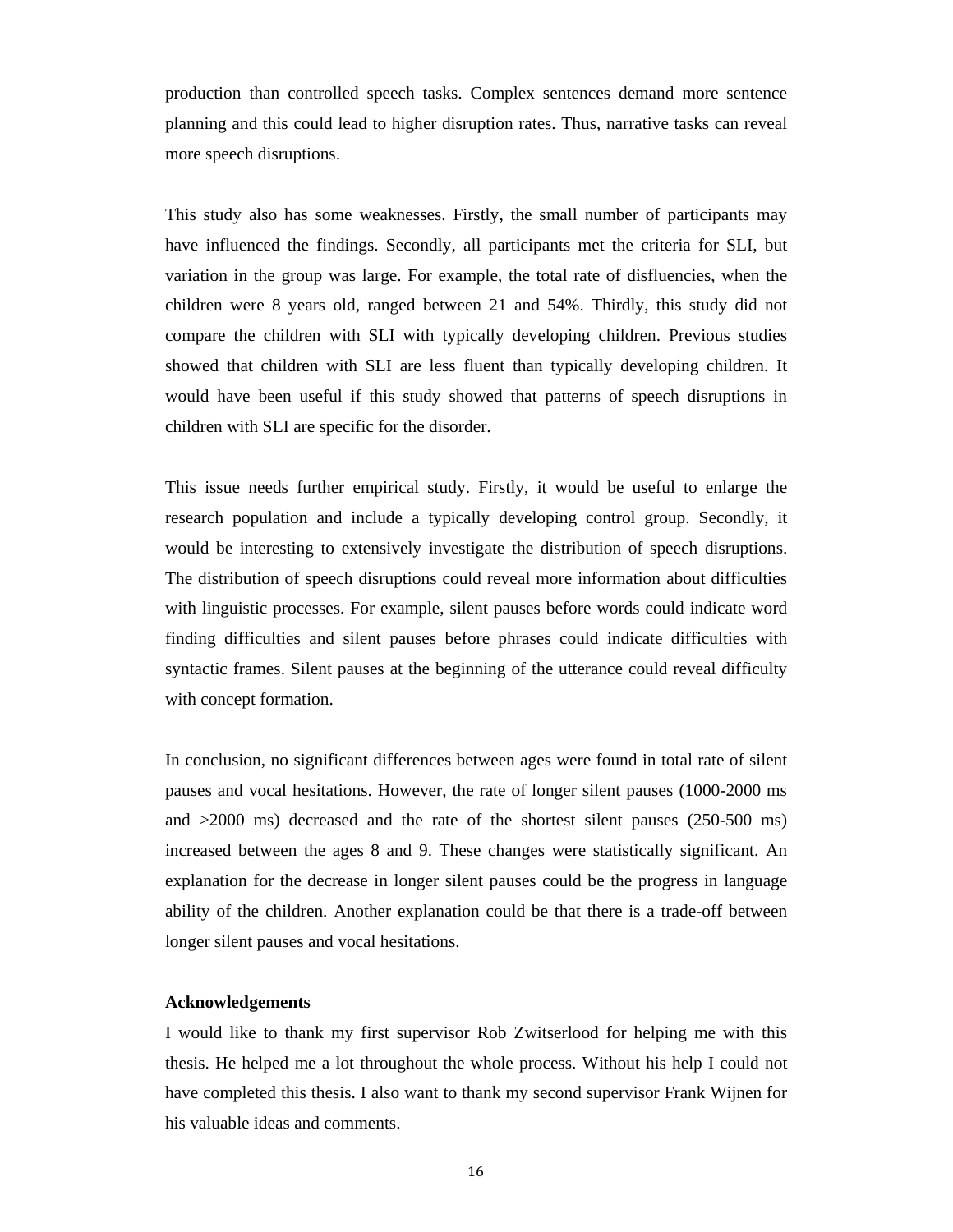# **References**

Beheydt, L. (1983). *Kindertaalonderzoek. Een Methodologisch Handboek,* Louvain-La Neuve: Cabay.

Bol, G. W. & Kuiken, F. (1988). Grammaticale Analyse van Taalontwikkelingsstoornissen, PhD Dissertation, University of Amsterdam.

Boscolo, B., Bernstein Ratner, N., & Rescorla, L. (2002). Fluency of school-aged children with a history of specific expressive language impairment: An exploratory study. *American Journal of Speech-Language Pathology*, 11, 41–49.

Clark, H. H. (2002). Speaking in time. *Speech Communcation*, 36, 5-13.

Colburn, N. & Mysak, E. (1982). Developmental disfluency and emerging grammar. II: Co-occurrence of disfluency with specified semantic-syntactic structures. Journal of Speech and Hearing Research, 25, 421-427.

Dollaghan, C., Campbell, T. (1992). A procedure for classifying disruptions in spontaneous language samples. *Topics in language disorders*, 12, 56-58.

Finneran, D., Leonard, B., Miller, C. (2009). Speech disruptions in the sentence formulation of school-age children with specific language impairment. *International Journal of Language and Communication Disorders*, 44, No. 3, 271–286.

Goldman-Eisler, F. (1968). *Psycholinguistics: Experiments in spontaneous speech*. New York: Academic Press.

Goorhuis, S.M. & A.M. Schaerlaekens (2000) *Handboek taalontwikkeling, taalpathologie en taaltherapie bij Nederlandssprekende kinderen.* De Tijdstroom, Utrecht.

Guo, L., Tomblin, B., Samelson, V. (2008). Speech Disruptions in the Narratives of English-Speaking Children With Specific Language Impairment. *Journal of Speech, Language, and Hearing Research*, 51, 722–738.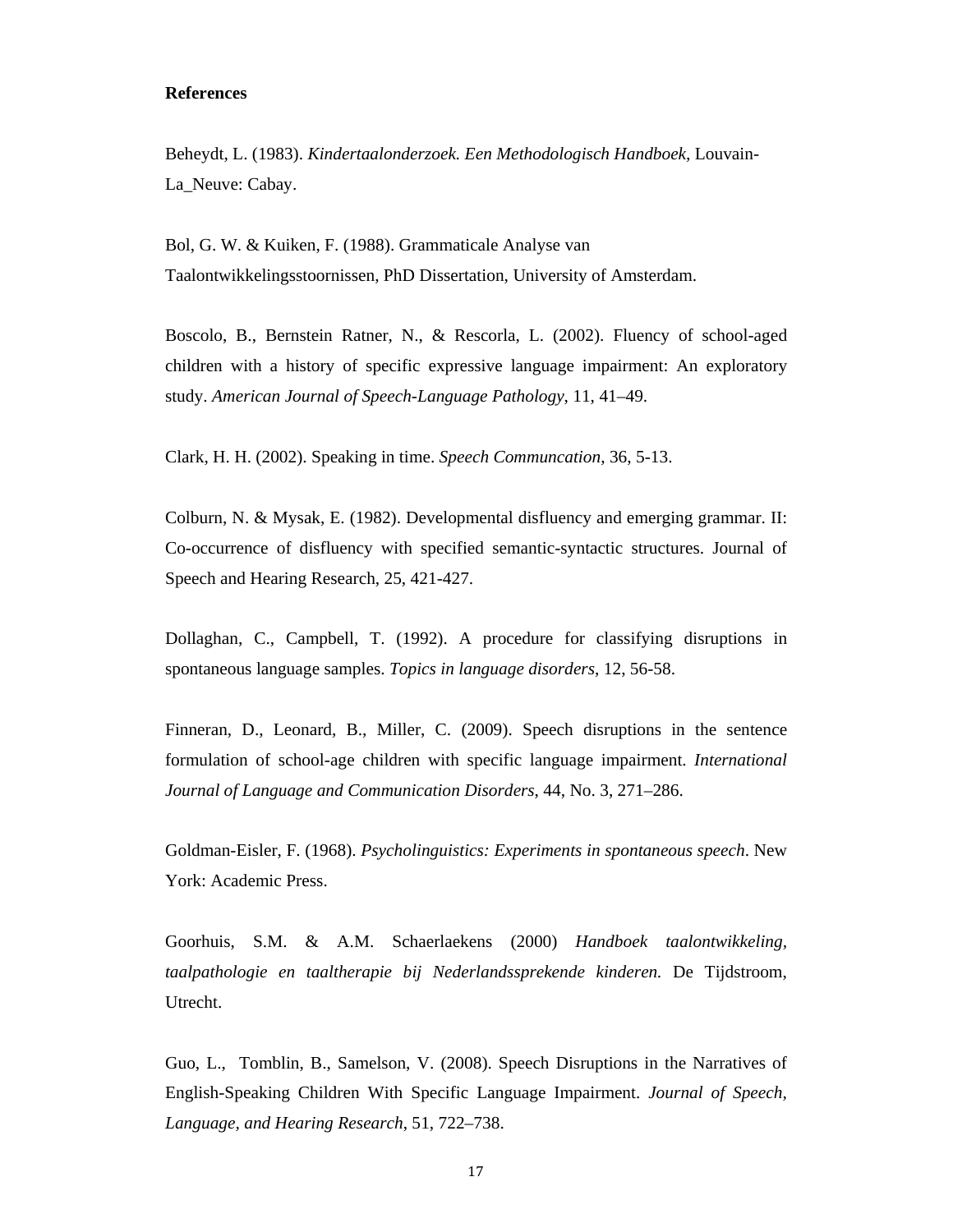Hall, N. (1996). *Language* and fluency in child language disorders: Changes over time. *Journal of fluency disorders,* 21; 1-32.

Hall, N. E., & Burgess, S.D. (2000). Exploring developmental changes in fluency as related to language acquisition: a case study. *Journal of Fluency Disorders*, 25, 119- 141.

Hawkins, P.R. (1971). The syntactic location of hesitation pauses. *Language and Speech*, 14, 277-288.

De Jong, J. (1997) Specifieke taalontwikkelingsstoornissen: linguïstische aspecten. *Handboek Stem-, Spraak- & Taalpathologie*. Bohn Stafleu van Loghum. Houten.

Kowal, S., O'Connell, D., & Sabin, E. (1975). Development of temporal patterning and vocal hesitations in spontaneous narratives. *Journal of Psycholinguistic Research*, 4, 195–207.

Leonard, L.B. (1998). *Children with Specific Language Impairment.* Cambridge, MA: MIT Press.

Levelt, W. (1989). *Speaking: From intention to articulation*. Cambridge, MA: MIT Press.

Maclay, H., & Osgood, C.E. (1959). Hesitation phenomena in spontaneous English speech. *Word*, 15, 19-44.

MacWhinney, B. (2000). *The CHILDES project: Tools for analyzing talk*. Third Edition. Mahwah, NJ: Lawrence Erlbaum Associates.

Postma, A., & Kolk, H. (1993). The covert repair hypothesis: Prearticulatory repair processes in normal and stuttered disfluencies. *Journal of Speech and Hearing Research*, 36, 472–487.